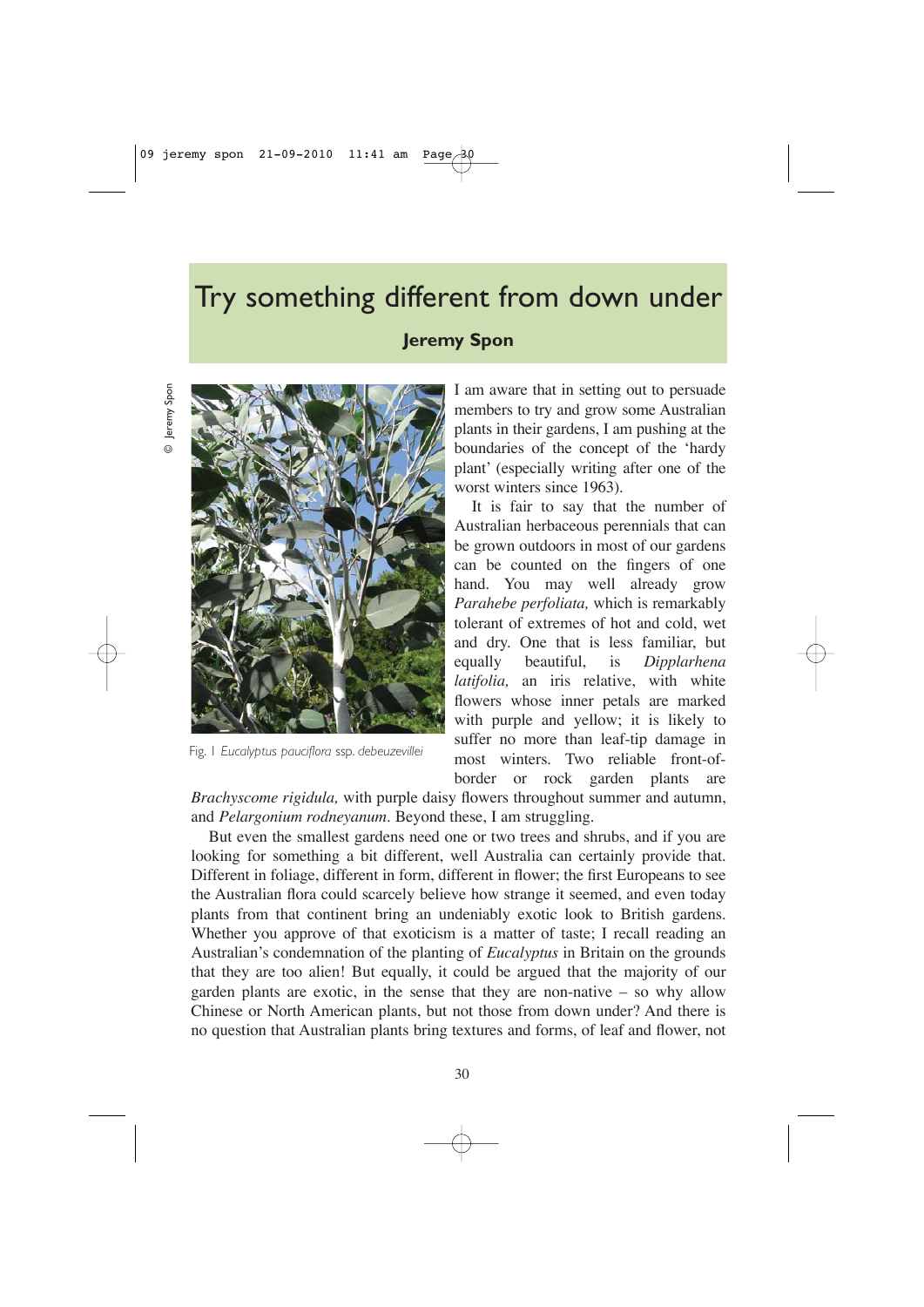found in plants from anywhere else in the world.

So to some general observations. The first is that virtually all Australian trees and shrubs are evergreens, which means that those hardy enough to grow outdoors here are a valuable asset in providing foliage mass and interest in winter. The second is that, unfortunately, only a small proportion of Australian plants will survive winters here in open ground. However, among them are a number of very beautiful species with spectacular flowers, fascinating leaf forms and colours, or striking bark. Most are also pretty drought-tolerant, even those, like some species of *Callistemon* (bottle-brushes), which in the wild grow in stream-beds or swampy areas. Fig. 2 *Eucalyptus pauciflora* ssp. *niphophila* This makes them ideal for those



parts of the country, like the South East where I live, where winters are relatively mild, but summers can often have long dry spells. I have certainly never had to water my Australian plants, even in the hottest driest weather. It should be borne in mind that my corner of England does not suffer the extreme low winter temperatures experienced further north but, having said that, many of the plants described have been grown successfully in, for instance, Sheffield.

The iconic Australian plant has to be the gum tree. There are several hundred species of *Eucalyptus*; it is interesting to note that as recently as 1971, Mrs. Desmond Underwood in her classic *Grey and Silver Plants* treats all the species as unproven for hardiness, although beginning to be more widely planted. *E. gunnii*, by far the most widely available species, is now common all over the country, and often makes a huge specimen, so gum trees can hardly be said to be rare in Britain any more. However, this species is one of the least appropriate for most gardens, because of its size, and it is in any case by no means the most ornamental. Far better are the smaller multi-stemmed trees, known as mallees in Australia, with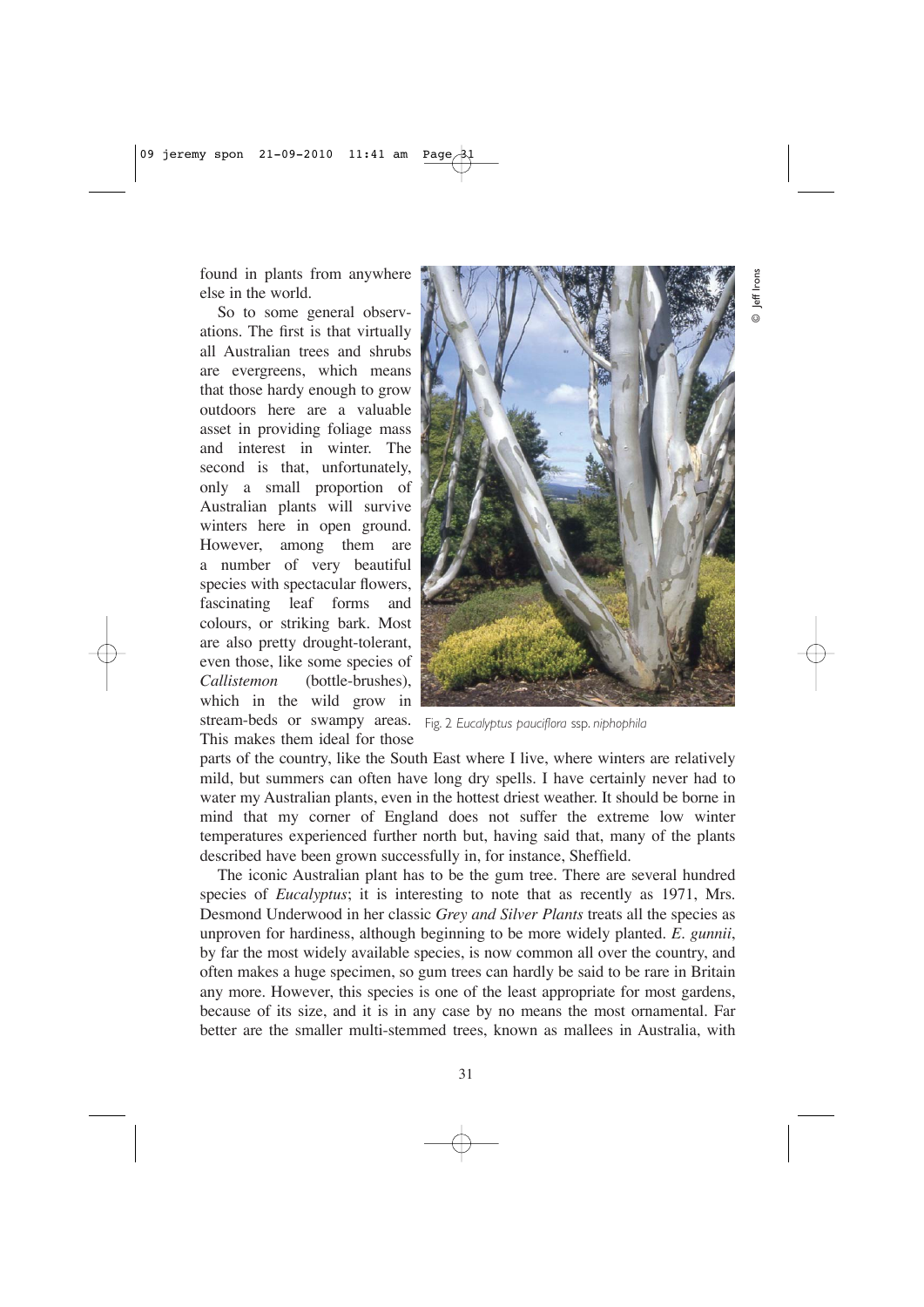**D** Jeremy Spon © Jeremy Spon

© Jeremy Spon



Fig. 3 *Callistemon subulatus*



Fig. 4 *Callistemon viridiflorus*

ghostly white or multi-coloured bark, richly coloured new growth, and graceful habit. Species I would recommend include *E. archeri, E. coccifera, E. kybeanensis, E. nicholii, E. parvifolia* and the two subspecies of *E. pauciflora, debeuzevillei* (fig. 1) and *niphophila* (fig. 2), both of which have particularly beautiful white stems. If you have a bit more space, *E. dalrympleana* and *E. urnigera* eventually make quite tall trees, but again have beautiful bark, and attractive new growth (silver in the case of *urnigera*, orange-red in *dalrympleana*.) Finally, bear in mind that many eucalyptus will stand repeated coppicing, which restricts their size, and promotes the production of juvenile foliage which can be very attractive for flower arranging (*E. perriniana* is particularly good for this.)

Moving on to shrubs, and some of the most exotic-looking in flower are the 'bottlebrushes', species of *Callistemon*. (Botanists in Australia have merged these into the genus *Melaleuca*, but as they are usually still listed under the old name in Britain, I will use it here.) There is quite a range of hardiness in this group, and unfortunately some of the most widely available forms are not the hardiest. *C. citrinus* 'Splendens', and C. *viminalis* 'Captain Cook' for instance, are regularly cut to the ground in winter here in

Kent; much hardier among the red-flowered forms is *C. subulatus* (fig. 3) (sometimes listed as *C. rigidus*).

Hardier still are three yellow-flowered species: *C. pallidus, C. pityoides* and *C. viridiflorus. Pallidus* has broader leaves than the others and richly reddish-bronzecoloured new growth in spring, while *viridiflorus* (fig. 4) has quite dense foliage and a good upright habit, with pretty lemon-yellow flowers (without the rather mousy scent of *pallidus*). *C. pityoides* has the densest growth of all, making it a good feature plant all year round, and it is often outstandingly floriferous. It hardly needs pruning, but the other species can be cut back hard after flowering to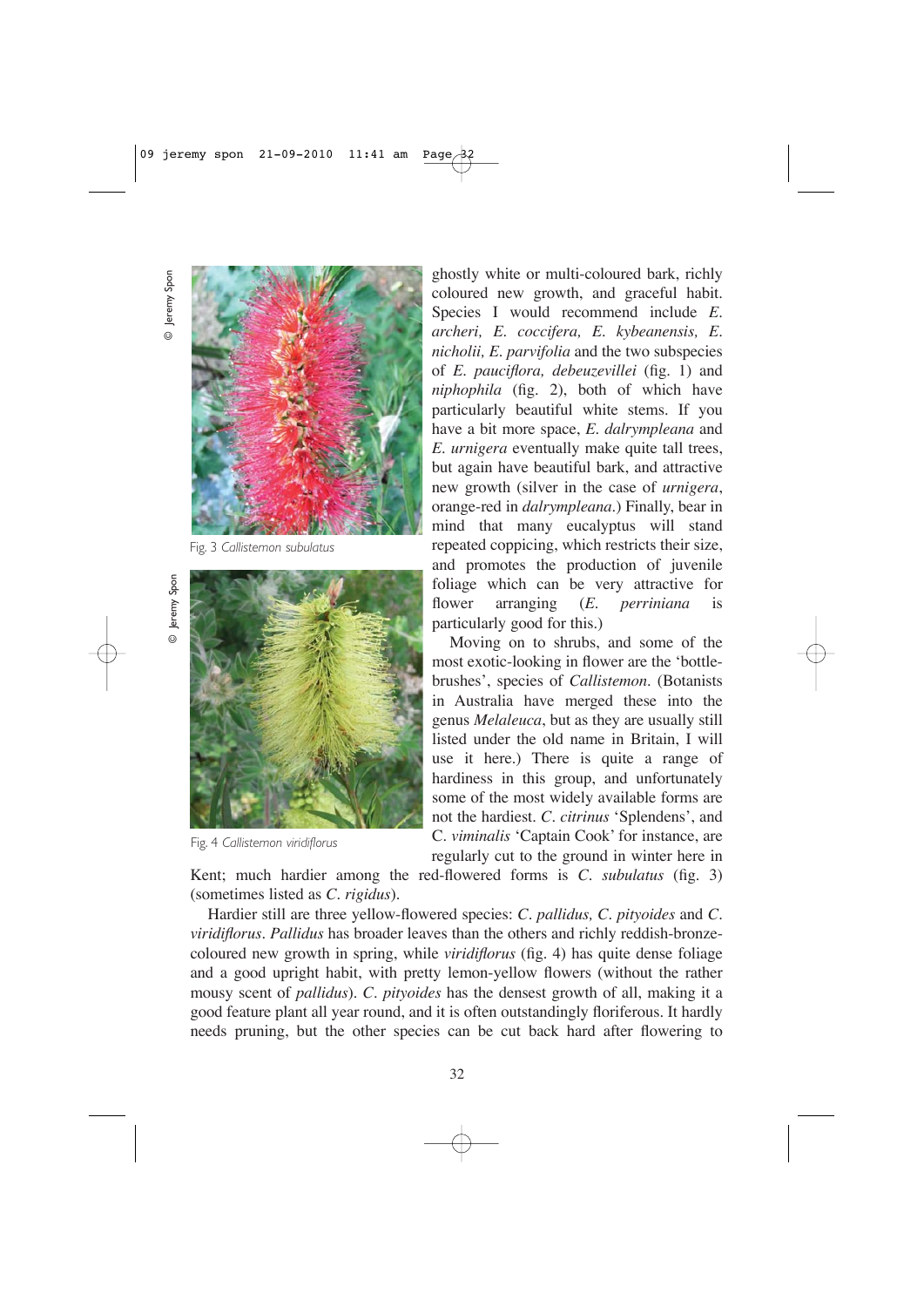prevent their getting too big or leggy.

One minor criticism of *Callistemon* (although one that could be made of many other shrubs we grow) is that the flowering period can be quite short. The same cannot be said of *Grevillea*, in the Protea family. Several start flowering for me before Christmas, and are still going strong in mid-summer. Add to this the really unusual nature of the flowers, the brilliant colours, and the graceful habit, and you have plants that everyone who can grow them really ought to. An old favourite is *G.* 'Canberra Gem', a hybrid between two of the hardiest species, *juniperina* and *rosmarinifolia*, and seemingly hardier than either parent. *G.* 'Olympic Flame' (fig. 5) is very similar but more vigorous; it has never been damaged in recent winters in my garden. *Juniperina* and *rosmarinifolia* are well worth trying, and a third species, *G. lanigera*, is also pretty hardy and has a useful prostrate habit. Finally, another hybrid, this time between *G. juniperina* and *G. thelemanniana*, certainly lives up to its name – *G.* x *semperflorens.* The flowers are a particularly pretty combination of pink and cream. This is more tender than the others, but it is certainly being grown outdoors in parts of the South East, and could be worth trying in sheltered spots elsewhere.

For something even more unusual, what about two other genera in the Protea family, *Hakea* and *Banksia*? The individual flowers of *H. microcarpa* (fig. 6) are not spectacular, but when they wreathe the branches of a plant Fig. 6 *Hakea microcarpa*



Fig. 5 *Grevillea* Olympic Flame



© Jeremy Spon eremy Spon

© Jeff Irons eff Irons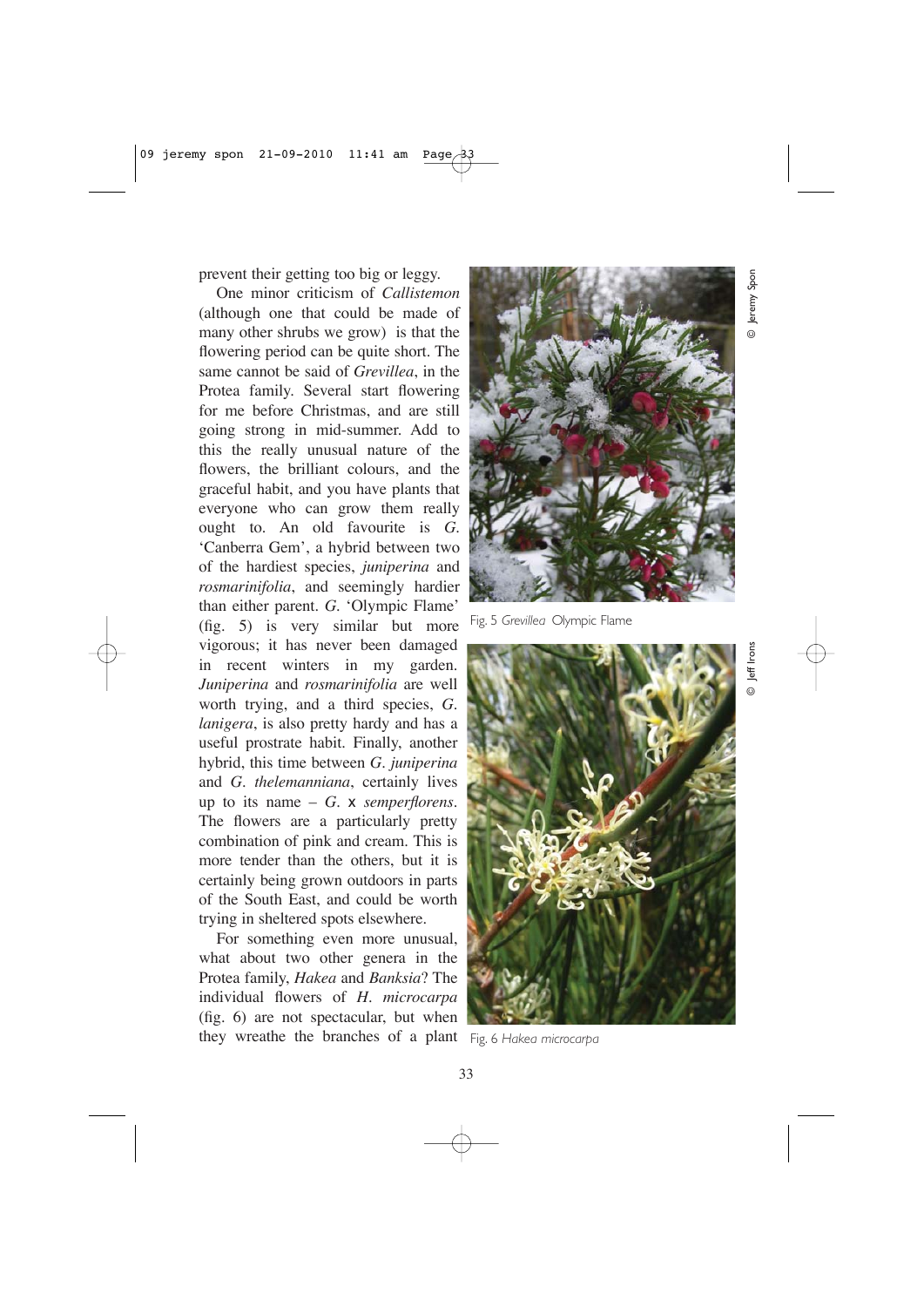© Jeff Irons Jeff Irons  $\odot$ 



Fig. 7 *Banksia marginata*

that otherwise looks like a small pine tree, the effect is quite extraordinary. *Banksia marginata* (fig. 7) has quite a long history of cultivation outdoors in the South and West, and a small tree at Apple Court in Hampshire, the former garden of Roger Grounds, although unlabelled, is probably this species. It had flowered profusely when I saw it in July last year, its flowering even more strange and distinctive than any of the plants mentioned so far!

Most Australian plants need full sun to thrive but *Lomatia myricoides*, another member of the Protea family, is better in partial shade (and really needs moist acid soil). The white flowers are sweetly scented, and produced on and off throughout summer. It would associate well with

*Eucryphia lucida,* which is almost as hardy as the much better known *Eucryphia* x *nymansensis* 'Nymansay', but with a much longer flowering period than the hybrid. Also tolerant of quite deep shade is *Drimys lanceolata* (fig. 8)*.* This fine medium-sized shrub has lovely red stems, contrasting well with the shining, darkgreen leaves, which have a distinctive pungent scent when crushed. Scent, this time of mint, is also a feature of the leaves of *Prostanthera cuneata* (fig. 9)*,* the alpine mint-bush; it is a good rock- or gravel-garden plant and its flower display on a well-grown plant can also be spectacular.

Jeff Irons © Jeff Irons  $\odot$ 



Fig. 8 *Drimys lanceolata* male

Also best in full sun, and needing shelter as it is vulnerable to wind-rock in the winter, is *Olearia phlogopappa*. The hardiest form has white flowers, but there are also pink and blue forms, raised in the 1930s by Harold Comber from seed collected in Tasmania. When first shown at Chelsea in 1932, these forms were mistaken by many for out-of-season michaelmas daisies, which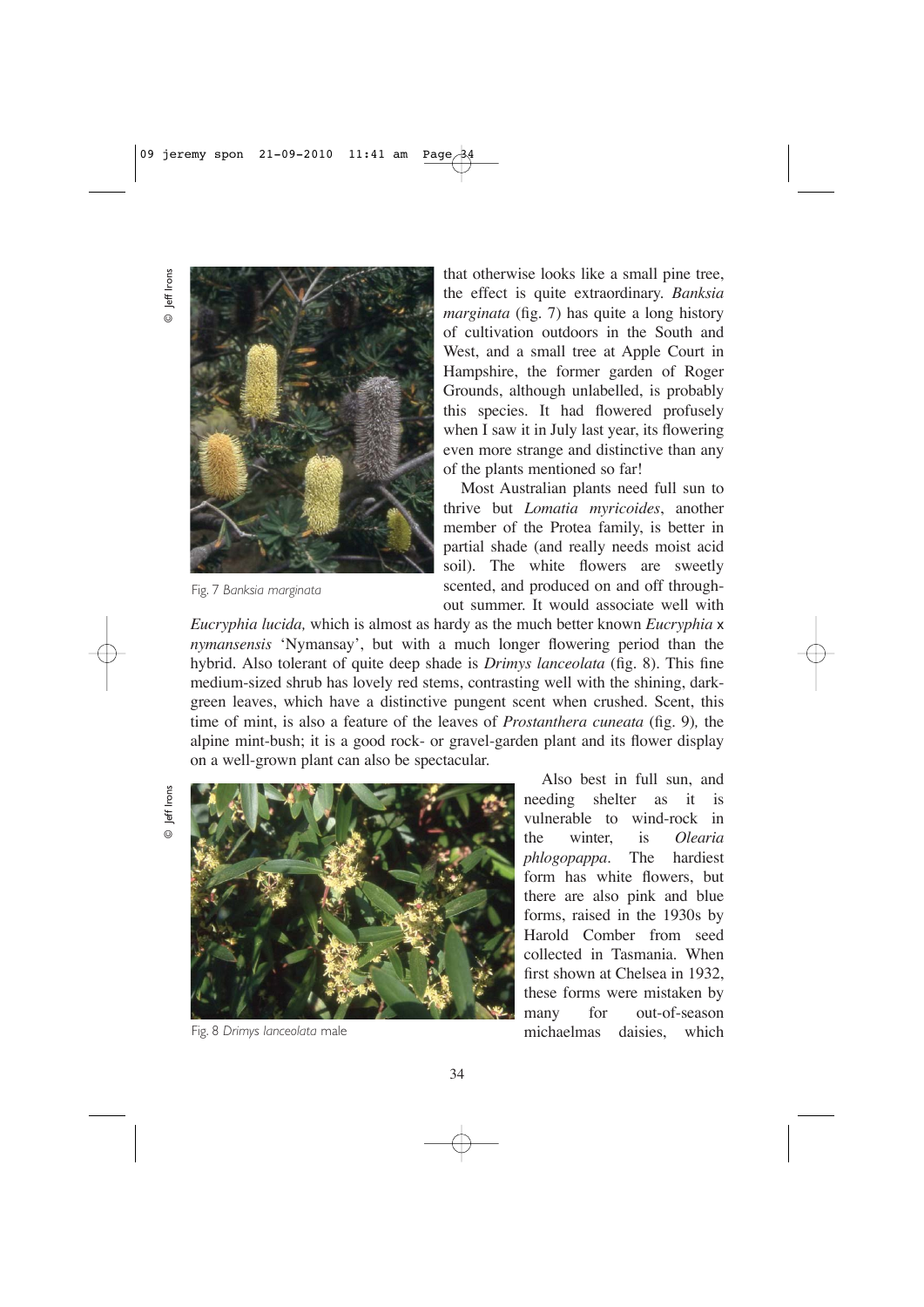gives some idea of how spectacular they are. Some forms are pleasantly scented as well, but over the years names have become rather muddled, so it is best to buy plants in flower.

One of the largest genera in Australia, and rivalling *Eucalyptus* as a signature plant of the bush, is *Acacia.* The florist's mimosa, *A. dealbata* (fig. 10)*,* is one of the most beautiful. It has a reputation for being tender but subspecies *subalpina*, which has the added advantage of being more compact



© Jeremy Spon



in growth, is hardy to at least –10ºC. Unfortunately, the plants commonly seen in garden centres and mail order advertisements are almost always *dealbata.* There are, however, a few species which will tolerate much lower temperatures. One of the hardiest is *A. pataczekii,* a large shrub or small tree. As with many acacias, the leaves are replaced by modified petioles known as phyllodes, which gives them their distinctive appearance. The flowers, prolific in March and April, are mimosalike. Less spectacular in flower, but even hardier and more compact in growth, is *A. alpina*; less hardy, but with a very graceful willowy habit, is *A. boormannii*. One of the most unusual in appearance, with almost triangular grey-green phyllodes close together all up the stems, is *A. pravissima*; it flowers profusely in

March and April, and is pretty hardy. A friend reports success outside in a colder part of Kent with *A. rubida*. Finally *A. melanoxylon* and *A. longifolia* are both fast-growing and have grown well outside in the North West.

Another genus of shrubs which always provokes comment is *Correa*. Many are too tender to be grown outdoors, even with the shelter of a south-facing wall (although they make excellent conservatory plants), Fig. 10 *Acacia dealbata*